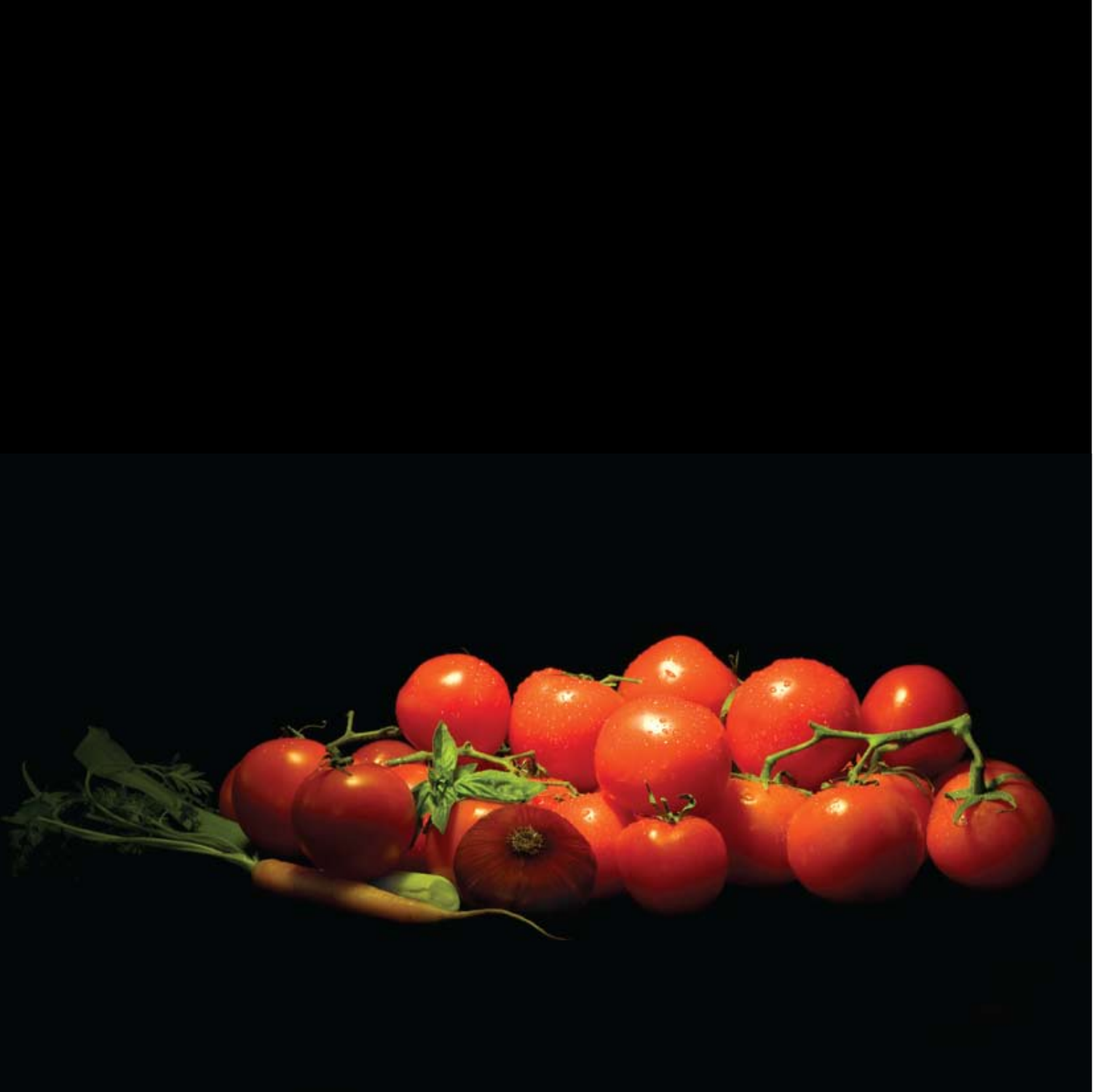## Local foods

## Increased transparency on food availability and security, land use and ecoliteracy accelerate mass consumption of locally grown and processed foods.

After nearly a century of interest in global foods sourced from different countries, some developedworld nations have seen a steadily growing middleclass focus on returning to locally produced foods: the organic movement, seasonal produce and 'locavores' are all now on the food industry radar. Across the globe, in the various workshops and discussions undertaken as part of the Future Agenda programme, we can see an alignment of multiple drivers of change around food, from GM crops and improved irrigation through to concerns about national food security and an increase in urban farming. Together these are leading many towards a global solution to food supply that is increasingly focused on the local. Although the approaches differ from region to region and state to state, it appears that the world of 2020 will be one in which more people are better fed through more intelligent use of resources.

Starting with the areas where there is not enough food to feed the local population, we can see that in recent years several factors have combined to make things worse – from imbalanced population growth to poor water management and the impact of global trading on the price of commodities. However, as one workshop participant highlighted, there is no such thing as a world food shortage; it is a supply and distribution problem and we therefore need to be better at managing this'.

Alongside better management of supply chains and more intelligent transportation of excess foods in some markets to areas of need, people point to major technological advances being made by some of the world's agribusinesses. For example, Monsanto and BASF have been working on droughttolerant corn with modified genes. These and similar developments by other companies use new technologies to 'deliver yield improvements under water-stressed conditions'. Over the next decade they are destined to play an important role in the food supplies of Africa, India and parts of Asia as well as parts of the US and Europe as water stress increases. These crops can be grown locally, close to the population and so reduce dependency on longdistance aid and trade. As Jim Kirkwood highlighted in the initial perspective on the future of food, 'we need to significantly increase global research investment in biotechnology, genetics, food science and nutrition to reach the technical breakthroughs required for a second agricultural green revolution that will enable us to feed the world'.

For countries with enough food today, a rising future concern is that of food security and being able to guarantee adequate supply to feed growing populations in resource-constrained times. Especially as diets change and increasing numbers of us consume more meat, the knock-on effects on other foods as well as on water and farming mean that in many parts of the world there will be conflicting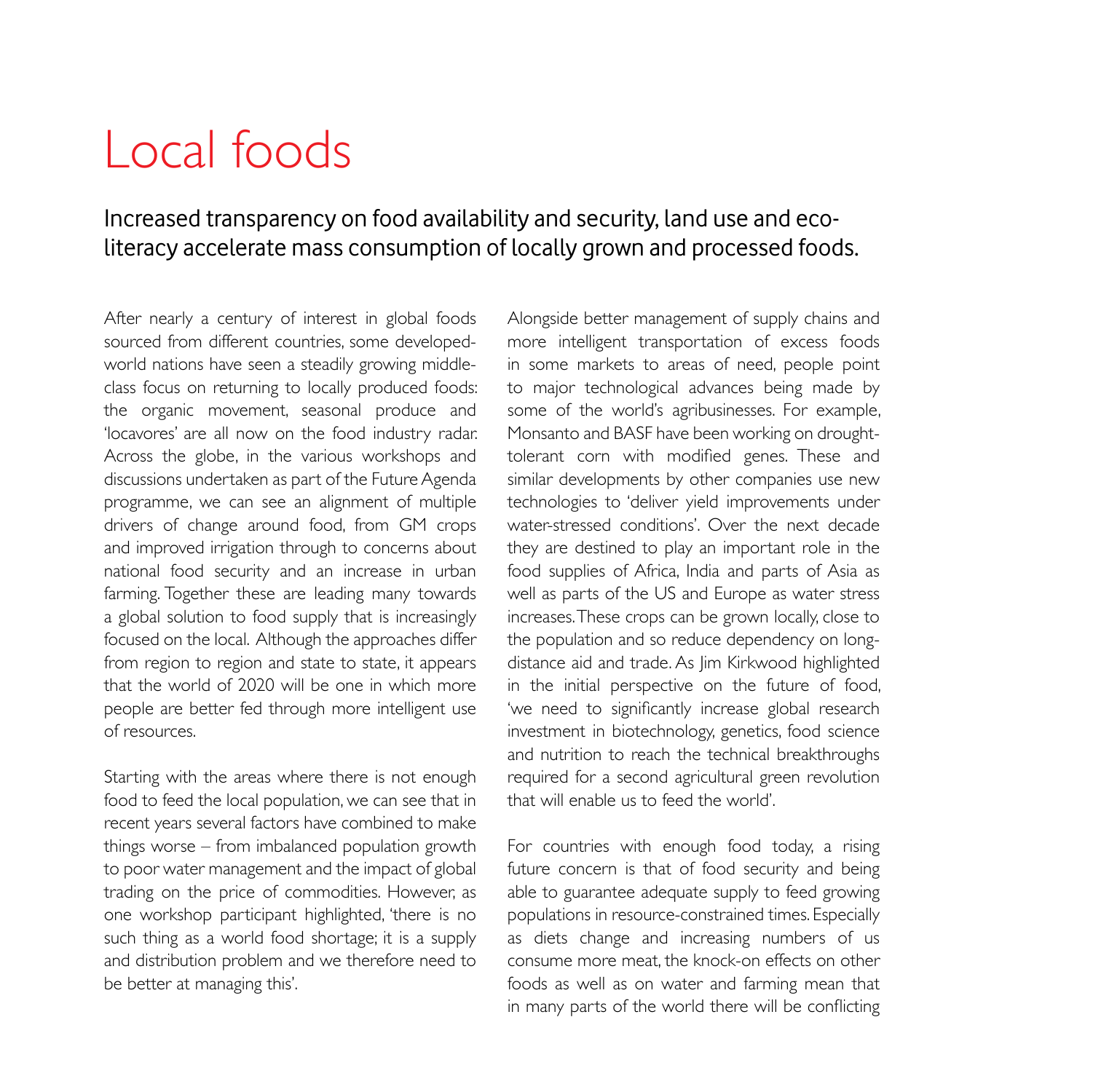Several workshop participants saw that, by 2020, GM crops will be accepted globally and that regulatory bodies such as the EU will have significantly loosened restrictions on them.

pressures around land use. Add in the possibility of 'peak fish' and 'peak grain' to go along with 'peak oil' and the continued impact of the growth in biofuels over the next few years, and even countries that are currently over-supplied with food will have to plan more carefully in the future. Whether it is food vs. fuel competition for land or simply more people consuming more, constraints on food supply are imminent. The World Summit on Food Security. organised by the Food and Agriculture Organisation of the United Nations (FAO) in Rome in 2009, highlighted that 'the global food security situation has worsened and continues to represent a serious threat'. At a national level, in India in 2008 the Ministry of Agriculture published a National Food Security Mission which included a plan to 'increase the production of rice by 10 million tonnes, wheat by 8 million tonnes and pulses by 2 million tonnes by the end of the Eleventh Plan in 2012'. In 2010, the UK announced a national food strategy, calling for a British farming 'revolution', with Hilary Benn, the then Environment Secretary, saying that: 'We need to produce more food. We need to do it sustainably. And we need to make sure that what we eat safeguards our health.' Across the world, countries are taking the food security issue very seriously and the goal of increasing the amount of locally produced food is a key component.

We also have the opportunity to develop more efficient farming methods. While organic food and the like is a suitable ideal for our gardens and the outlets serving wealthy consumers, some people assert that it cannot be a role model for feeding the mass population. Large-scale farming to feed the world's millions requires more refined crops and this implicitly means wider acceptance of GMO. Several workshop participants saw that, by 2020, GM crops will be accepted globally and that regulatory bodies such as the EU will have significantly loosened restrictions on them

Another commonly agreed view is that we will see a rise in the number and size of urban farms. Both from a desire to keep some food production and processing as close to the market as possible and from the opportunity to make better use of our urban green spaces and roofs, many see urban faming taking off. At one level this will be encouraged by city planners and mayors keen to ensure local food security. According to Arup's Foresight team, 'half of Shanghai's pork and poultry, 60% of its vegetables and 90% of its milk and eggs come from the city and its outskirts'. Elsewhere in Asia, 80% of Hanoi's fresh vegetables come from farms within and around the city. In the developing world, local food supply has been a key concern for years and will continue to be a priority in the coming decade. In Europe and the US, however, there has been a shift to importing foods from half way around the world - lamb from New Zealand, asparagus from Kenya, kiwi fruits from  $Chile$  and so on

But, with food security becoming a bigger issue, we can expect to see more urban farming occurring in the West. In cities where there are brown-field sites. people are already starting to use land for farming